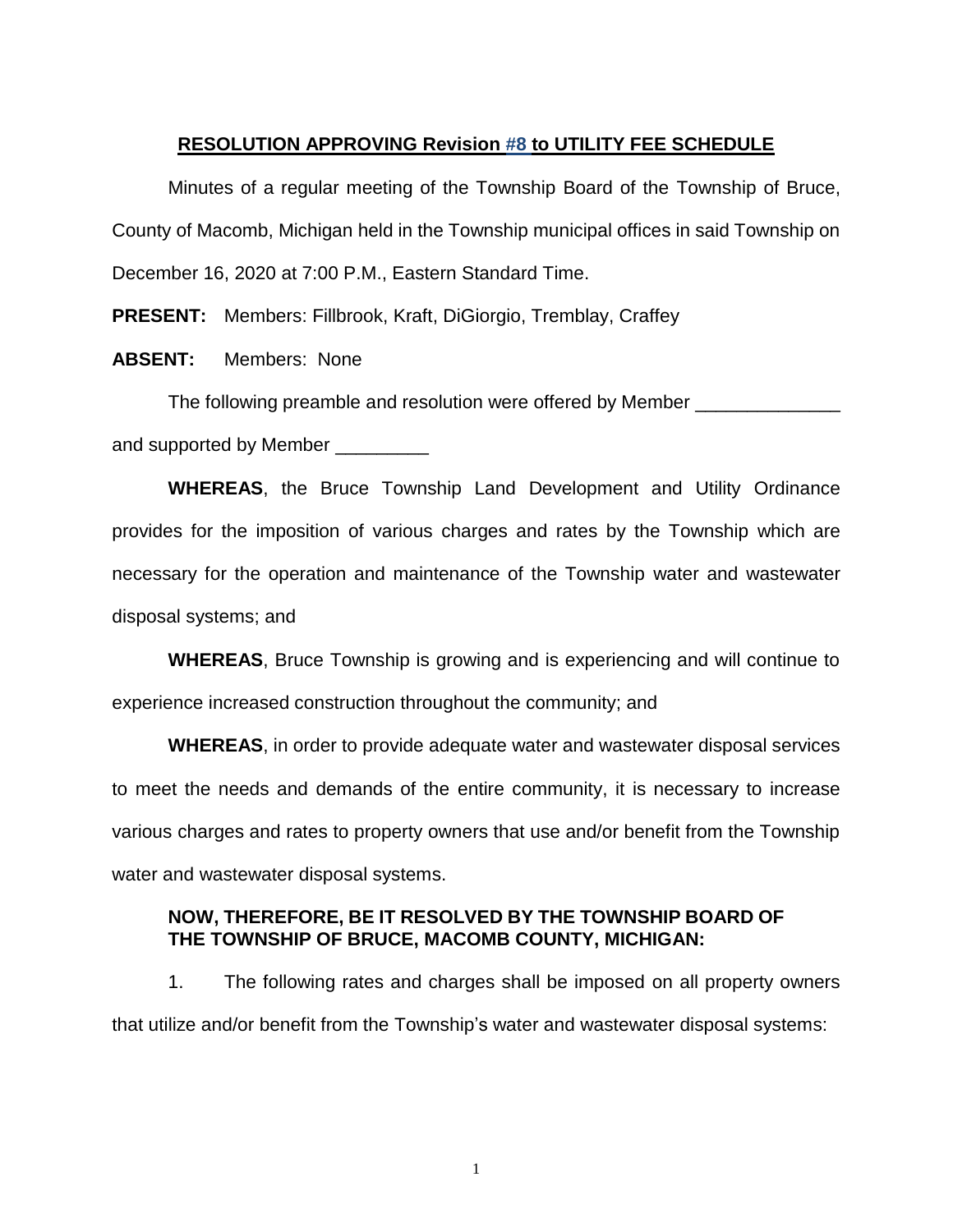### **UTILITY FEES SCHEDULE TOWNSHIP OF BRUCE MACOMB COUNTY, MICHIGAN** Ordinance No. 186, Adopted May 18, 2016 **Amended (1) August 17, 2016 Amended (2) September 21, 2016 Amended (3) January 18, 2017 Amended (4) June 21, 2017 Amended (5) December 19, 2018 Amended (6) August 21, 2019 Amended (7) February 19, 2020 Amended (8) December 16, 2020**

### **I. Ready To Service Fee** (§186.0102)

- A. Residential All residential structures that are connected to the Township wastewater disposal system shall pay a ready to service fee in the amount of \$10 per month.
- B. Non-Residential (Occupied) All non-residential structures that are occupied and connected to the Township wastewater disposal system shall pay a ready to service fee in the amount of \$15 per month.
- C. Commercial and Industrial (Vacant) All commercial and industrial structures that are vacant but connected to the Township wastewater disposal system shall pay a ready to service fee in the amount of \$15 per month. No wastewater treatment fee will be imposed on the vacant commercial and industrial buildings.
- D. Manufactured Home Park All lots located within a manufactured home park shall pay a ready to service fee in the amount of \$10 per month if an occupied home is located on the lot, \$8 per month if an unoccupied home is located on the lot and \$8 per month if the lot is vacant.
- E. Acquired Capacity Units All owners of property that have purchased a capacity unit prior to connection to the wastewater disposal system shall pay a ready to service fee in the amount of \$15 per month. No wastewater treatment fee will be imposed on the property prior to connection.
- F. Parcels Eligible for Connection All parcels of property located within the Bruce Township sewer district (as defined by the Township Master Plan) that abut a Township sanitary sewer line that is available for connection shall pay a ready to service fee in the amount of \$15 per month. No wastewater treatment fee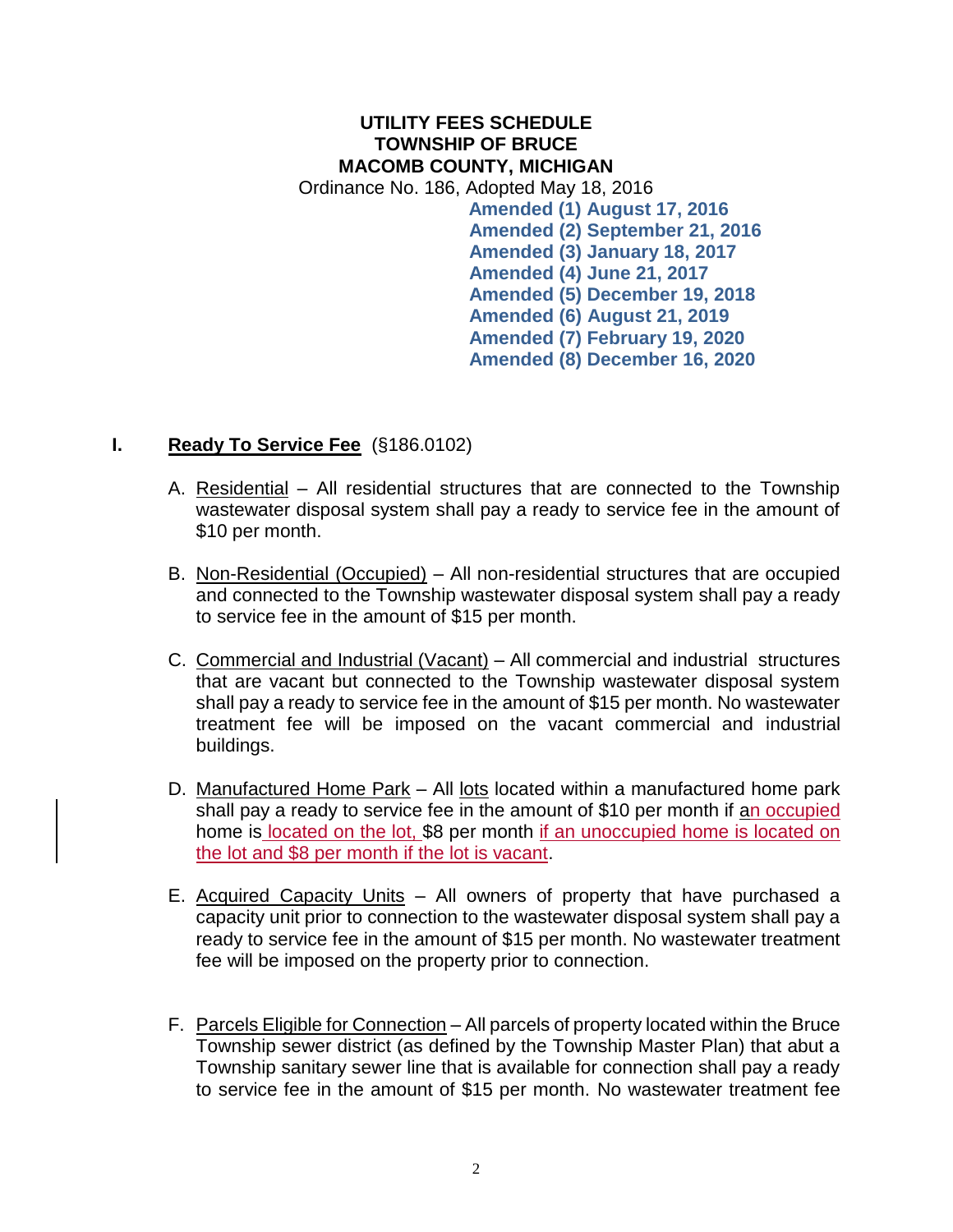will be imposed on the property. For purposes of this provision, the phrase "available for connection" shall mean a sanitary sewer line that is located within the road right-of-way or other easement for public utilities abutting the property.

### **II. Sewer Debt Reduction Fee** (§186.0102)

- A. Residential All residential structures that are connected to the Township wastewater disposal system shall pay a sewer debt reduction fee in the amount of \$12 per month.
- B. Non-Residential (Occupied) All non-residential structures that are occupied and connected to the Township wastewater disposal system shall pay a sewer debt reduction fee in the amount of \$15 per month for each capacity unit factor assigned to the property.
- C. Acquired Capacity Units All owners of property that have purchased a capacity unit prior to connection to the wastewater disposal system shall pay a sewer debt reduction fee in the amount of \$15 per month.
- D. Commercial and Industrial (Vacant) All commercial and industrial structures that are vacant but connected to the Township wastewater disposal system shall pay a sewer debt reduction fee in the amount of \$15 per month.
- E. Manufactured Home Park All lots located within a manufactured home park shall pay a sewer debt reduction fee in the amount of \$8 per month.
- F. Committed Capacity  $-$  All owners of property that have a legal right to connect to the Township wastewater disposal system, whether through execution of a written agreement with the Township or through a judicial decree, shall pay a sewer debt reduction fee in the amount of \$8 per month. Those parcels with an approved site plan, owners of property will be charged based upon number of units in site plan. (Revision #1 (1/18/2017)).
- G. Parcels Eligible for Connection All parcels of property located within the Bruce Township sewer district (as defined by the Township Master Plan) that abut a Township sanitary sewer line that is available for connection shall pay a \$15 monthly sewer debt reduction fee. No wastewater treatment fee will be imposed on the property. For purposes of this provision, the phrase "available for connection" shall mean a sanitary sewer line that is located within the road rightof-way or other easement for public utilities abutting the property.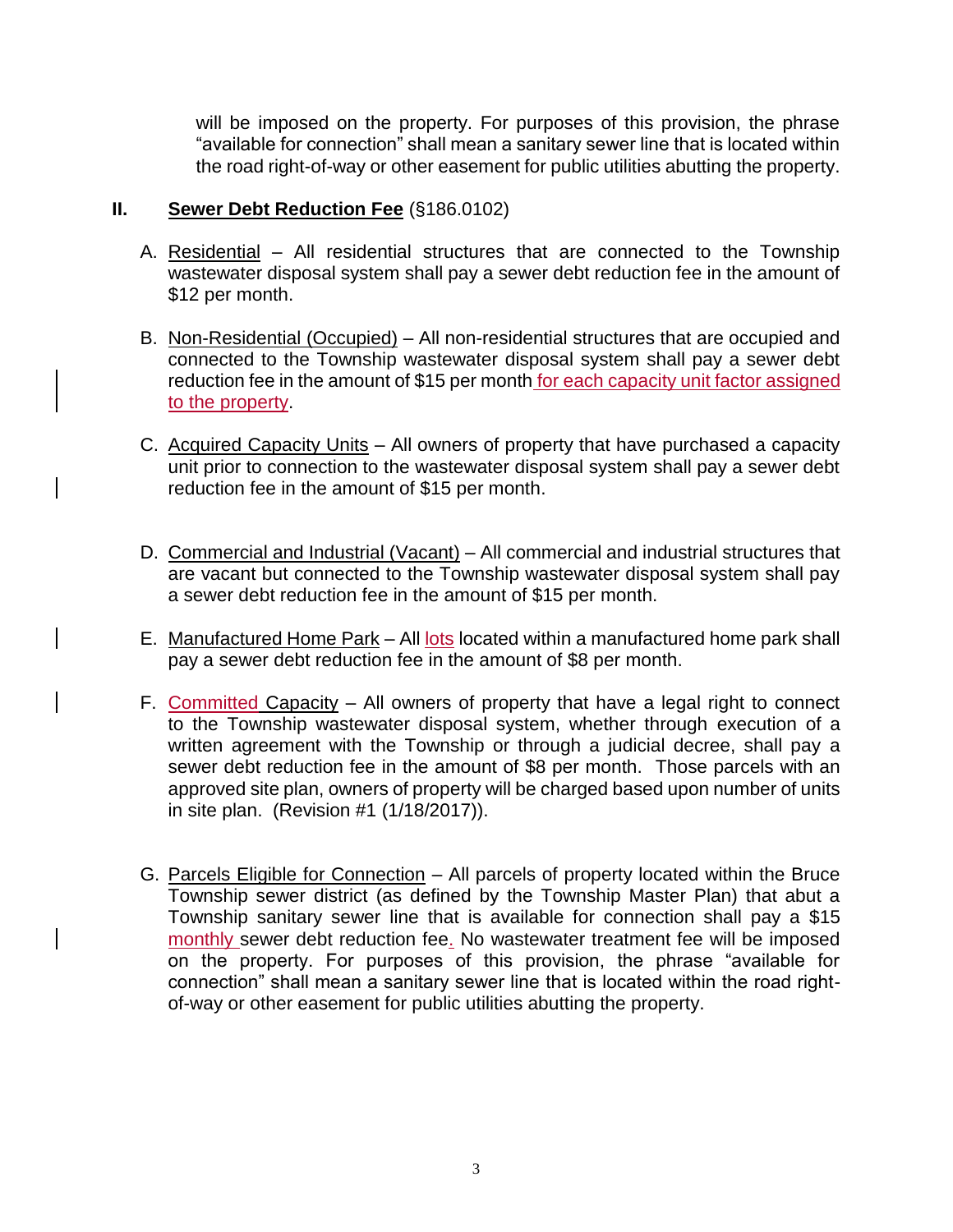# **III. Wastewater Disposal Service Fee** (§186.0102)

- A. Residential All residential structures that are connected to the Township wastewater disposal system shall pay a wastewater disposal service fee in the amount of \$30 per month for each residential capacity unit factor. Residents on metered water shall pay the fixed rate for wastewater treatment.
- B. Office and Commercial All commercial and office buildings shall pay a wastewater disposal service fee in the amount of \$40 per month for each capacity unit factor. As an alternative, commercial and office building users connected to the Great Lakes Water Authority water system and utilizing Township water meters may elect to have their wastewater disposal service fees charged based on metered water usage. For the wastewater disposal service, the rates shall be \$43.58 per 1,000 cubic feet of water used.
- C. Manufacturing Buildings All manufacturing buildings shall pay a wastewater disposal service fee in the amount of \$50 per month for each capacity unit factor. As an alternative, manufacturing building users connected to the Great Lakes Water Authority water system and utilizing Township water meters may elect to have their wastewater disposal service fees charged based on metered water usage. For the wastewater disposal service, the rates shall be \$43.58 per 1,000 cubic feet of water used.
- D. Manufactured Home Park The wastewater disposal service fee for a manufacturing home park shall be invoiced at \$43.58 per 1,000 cubic feet for the capacity utilized up to 79,600 gallons per day. Volume in excess of this amount shall be invoiced at \$87.66 per 1,000 cubic feet.

## **IV. Water Main Lateral Benefit Fee and Sewer Lateral Benefit Fee** (§186.0102)

- A. The Water Main Lateral Benefit Fee shall be Five Thousand (\$5,000.00) Dollars per connection plus Forty (\$40) Dollars for each front foot of premises served in excess of seventy (70) feet, except that a single family residential use shall not be charged for more than one hundred twenty (120) feet of frontage.
- B. The Sewer Main Lateral Benefit Fee shall be Five Thousand (\$5,000.00) Dollars per connection plus Fifty Five (\$55) Dollars for each front foot of the premises served in excess of seventy (70) feet, except that a single family residential use shall not be charged for more than one hundred twenty (120) feet of frontage.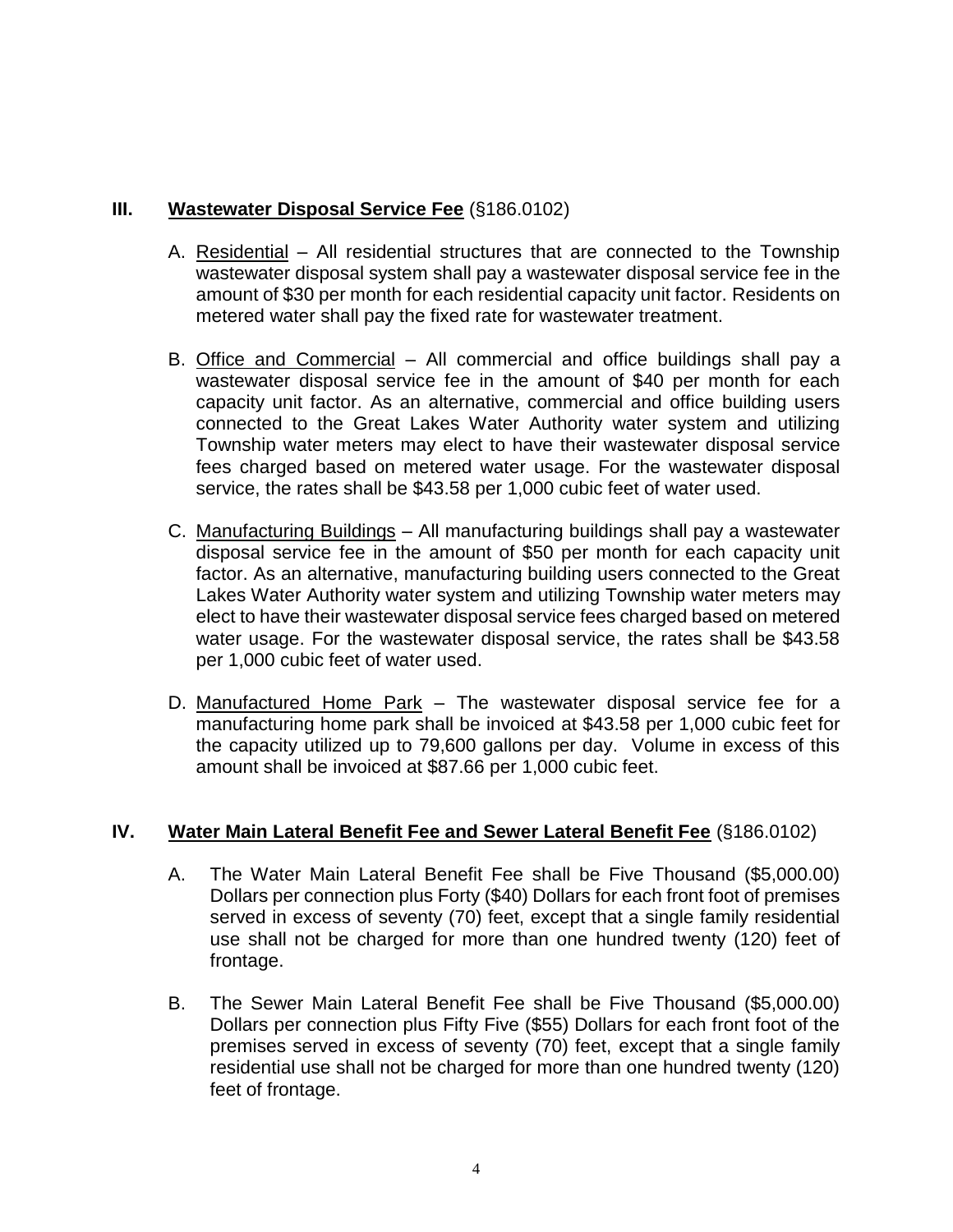### **V. Water System Benefit Fee Charge Rate and Sewer (Wastewater) System Benefit Fee Charge Rate\_\_\_\_\_\_\_\_\_\_\_\_\_\_\_\_\_\_\_\_\_\_\_\_\_\_\_\_\_\_\_\_\_\_\_\_\_\_\_\_\_\_**

A. The Water System Benefit Fee Charge Rate shall be based on meter size, see table below:

| Water System Benefit Fees (per meter size) |                   |                           |
|--------------------------------------------|-------------------|---------------------------|
| <b>Meter Size</b>                          | Ratio Factor @ 1" | <b>System Benefit Fee</b> |
| 1"                                         | 1.00              | 1,250.00                  |
| 1.5"                                       | 2.25              | 2,813.00<br>\$            |
| 2"                                         | 4.00              | 5,000.00<br>\$            |
| 3"                                         | 9.00              | \$11,250.00               |
| 4"                                         | 16.00             | \$20,000.00               |
| 6"                                         | 36.00             | 45,000.00                 |
| 8"                                         | 64.00             | \$80,000.00               |

- B. Effective January 1, 2017, the Sewer System Benefit Fee Charge Rate shall be increased to Three Thousand and no/100 (\$3,000.00) Dollars per each capacity unit as determined by referring to the Table of Capacity Unit Factors following this section.
- C. When the capacity unit factor in the Table refers to "thousand square feet", it shall mean the gross floor area of the building measured from outside of wall to outside of wall on all floors of the building, including the basement floor and that the total unit assignment for any particular usage on a single premise (defined as a single use by owner) shall be rounded off to the nearest one hundredth of a whole number. No single premise shall be charged less than one whole unit.
- D. The term "capacity unit factor" shall mean that portion of a user's facility or structure that has an impact on the water and wastewater system equivalent to a single family residence. Water consumption of three hundred (300) gallons per day shall be the equivalent of one (1) capacity unit factor. In calculating water and sewer rates and charges set forth in this Resolution, no facility or structure shall be charged less than one (1) capacity unit factor.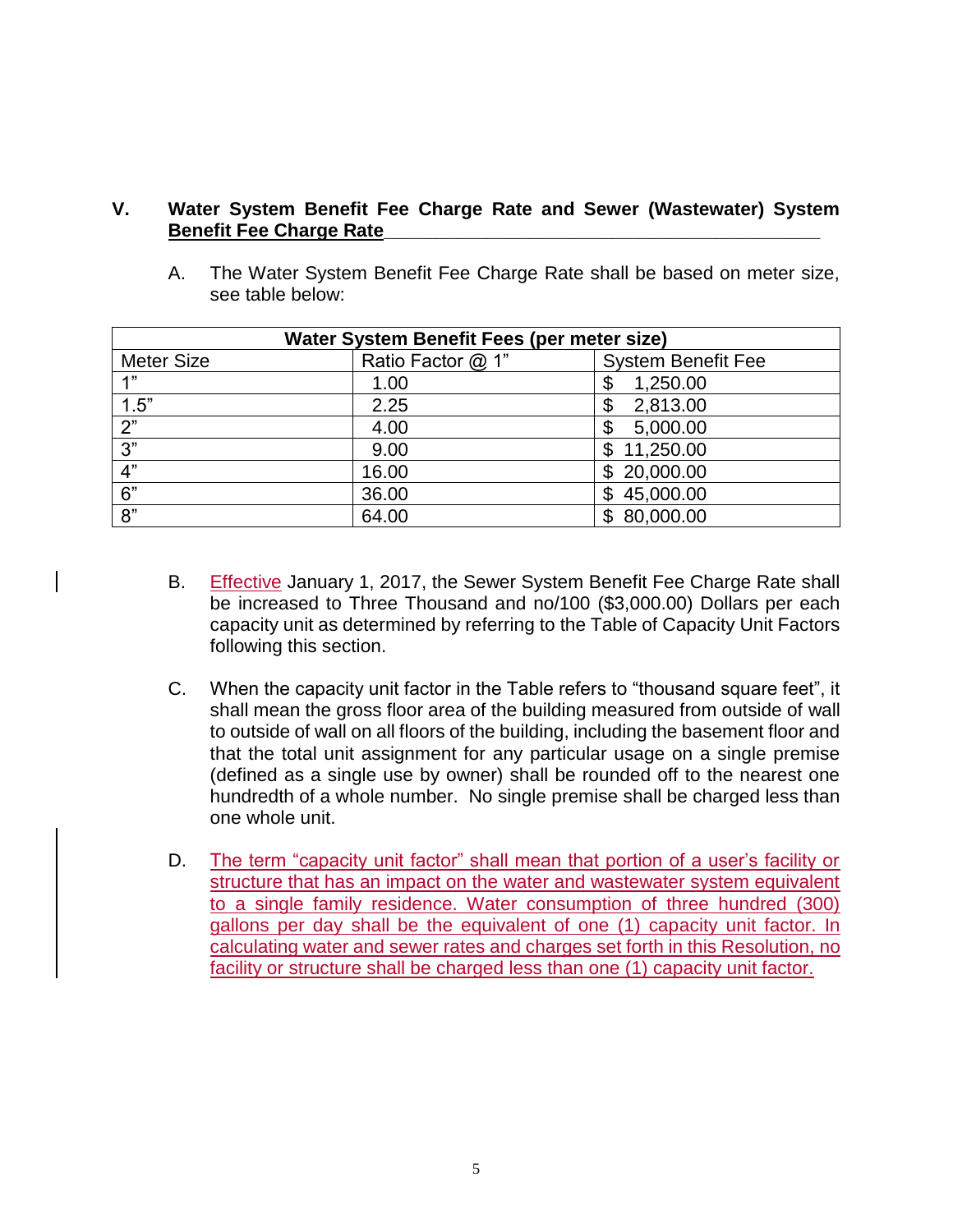# **TABLE OF WATER SYSTEM BENEFIT FEE AND WASTEWATER SYSTEM BENEFIT FEE CAPACITY UNIT FACTORS**

| <b>Occupational use</b>                             | <b>Capacity Unit Factors</b> | <b>Source</b> |
|-----------------------------------------------------|------------------------------|---------------|
| <b>Auto Dealer</b>                                  | 0.3 per 1,000 sq. ft.        | D             |
|                                                     |                              |               |
| Auto repair or service                              | 0.3 per 1,000 sq. ft.        | D             |
|                                                     |                              |               |
| Bar                                                 | 0.044 per Seat               | D             |
|                                                     |                              |               |
| Barber shop                                         | 1.0 per 1,000 sq. ft.        | D             |
| Bathroom (misc. - examples include at a golf        | 1.0 per bathroom             |               |
| course, park, etc.)                                 |                              |               |
|                                                     |                              |               |
| Beauty, Hair, Nail or Massage Therapist             | 0.223 per booth              | D             |
|                                                     |                              |               |
| Bowling alley (exclusive of bar and restaurant)     | 0.16 per alley               | D             |
|                                                     |                              |               |
| Car washes                                          |                              |               |
| Semi-automatic (mechanical w/o<br>$\bullet$         | 12.5 per stall               | D             |
| conveyor)                                           |                              | D             |
| Coin operated<br>$\bullet$                          | 2.5 per stall<br>33 per lane | D             |
| Automatic w/ conveyor<br>$\bullet$<br>$\bullet$     | 8.4 per lane                 | D             |
| Automatic w/ conveyor and recycling<br>water system |                              |               |
|                                                     |                              |               |
| Church (no office, school or kitchen)               | 0.008 per seat               | D             |
|                                                     |                              |               |
| <b>Cleaners</b>                                     |                              |               |
| Pick-up only<br>$\bullet$                           | 1.0 per shop                 | CT/L/W        |
| <b>Pressing facilities</b><br>$\bullet$             | 2.0 per press                | <b>CT</b>     |
|                                                     |                              |               |
| Clinic                                              |                              |               |
| Medical<br>$\bullet$                                | 1.0 per Doctor               | D             |
| Dental<br>$\bullet$                                 | 1.4 per Dentist              | D             |
|                                                     |                              |               |
| Community Building (in mobile home or multiple      | 0.5 per 1,000 sq. ft.        | W             |
| family developments)                                |                              |               |
| <b>Convalescent homes</b>                           | 0.3 per bed                  | D             |
|                                                     |                              |               |
| Convents                                            | 0.2 per person               | D             |
|                                                     |                              |               |
| Country club/Golf Course Club House                 | 1.5 per 1,000 sq. ft.        | L/W           |
| (includes bar)                                      |                              |               |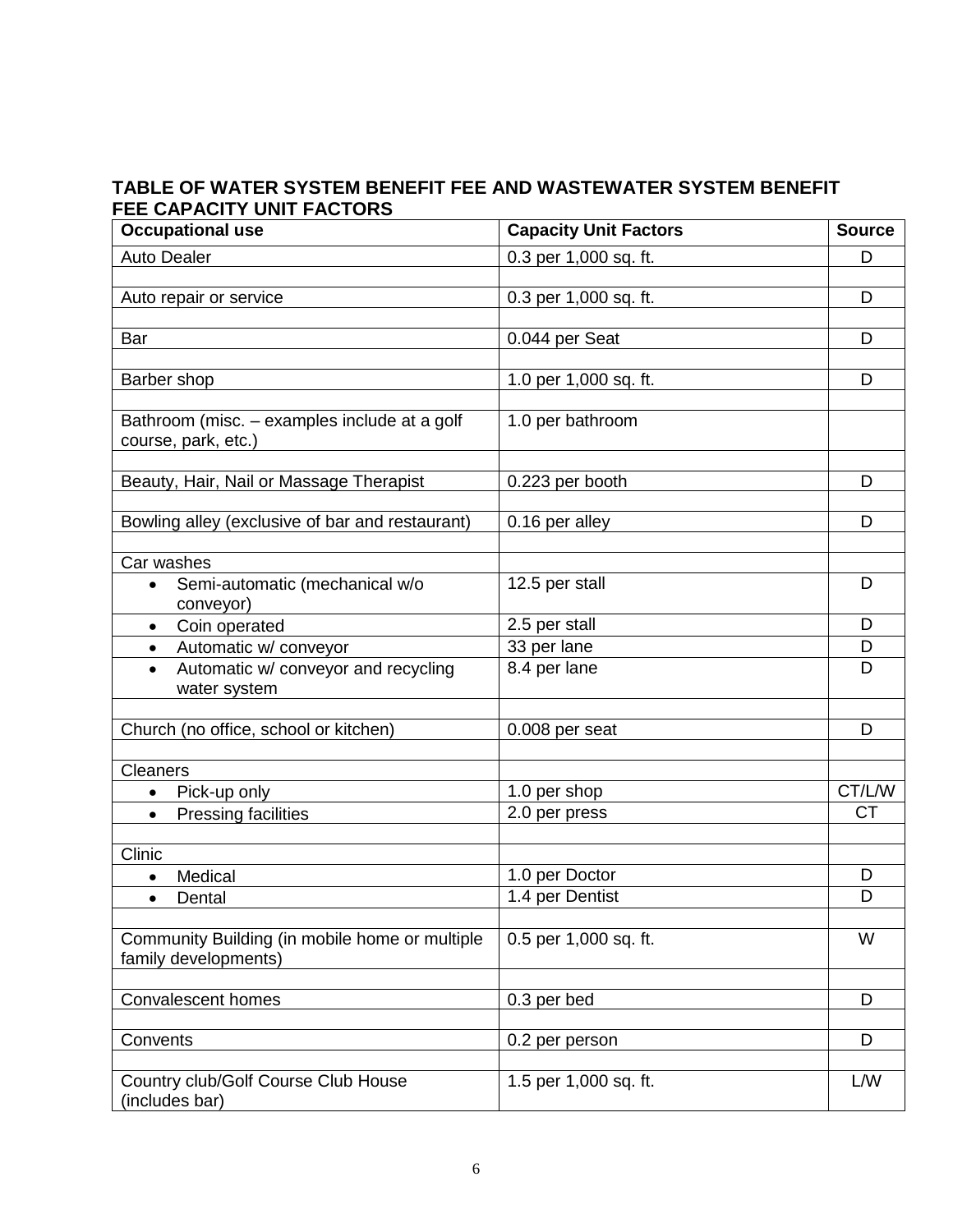| Day Care Facilities                                                                                                                  | 1.0 per premise $+ 0.25/1,000$ sq. ft. | W |
|--------------------------------------------------------------------------------------------------------------------------------------|----------------------------------------|---|
| Factories/Manufacturing Facilities (office and<br>production)                                                                        | 0.5 per 1,000 sq. ft.                  | D |
| <b>Fire Station</b>                                                                                                                  | 0.2 per firefighter (min. 1.0)         |   |
| Florist                                                                                                                              | 1.1 per 1,000 sq. ft.                  |   |
| Fraternal organizations (members only)                                                                                               | 1.0 per hall                           | D |
| Fraternal organizations (members & rentals)                                                                                          | 2.0 per hall                           | D |
| Funeral home (with one residence)                                                                                                    | 2.2 per funeral home                   | D |
| Health club and Physical Therapy (w/showers<br>and/or pool)                                                                          | 2.3 per 1,000 sq. ft.                  | D |
| Health club and Physical Therapy (without<br>showers and/or pool)                                                                    | 0.26 per 1,000 sq. ft.                 | D |
| Hospitals and sleep centers                                                                                                          | 1.22 per bed                           | D |
| Hotels & Motels (exclusive of pools, bar,<br>restaurant, etc.)                                                                       | 0.38 per room                          | D |
| Laundry (coin operated)                                                                                                              | 0.54 per washer                        | D |
| Mobile home park                                                                                                                     | 0.6 per mobile home site               | D |
| Multiple dwelling units (such as Apartments,<br>condos, duplexes, etc.)                                                              | 0.6 per unit                           | D |
| Retail Office buildings & Banks                                                                                                      | $0.4$ per 1,000 sq. ft.                | D |
| Non-Retail Office                                                                                                                    | 0.25 per 1,000 sq. ft.                 |   |
| Public Institutions (other than hospitals and<br>schools)                                                                            | 0.75 per 1,000 sq. ft.                 |   |
| Rental hall (includes bar)                                                                                                           | 1.0 per hall plus bar, restaurant, etc |   |
| <b>Restaurants</b>                                                                                                                   |                                        |   |
| Conventional with or w/o bar<br>$\bullet$                                                                                            | 2.0 per 1,000 sq. ft.                  |   |
| Quick service franchise type (without<br>$\bullet$<br>dishes, dealing mainly in hamburgers<br>with or without eating in the building | 5.6 per restaurant                     | D |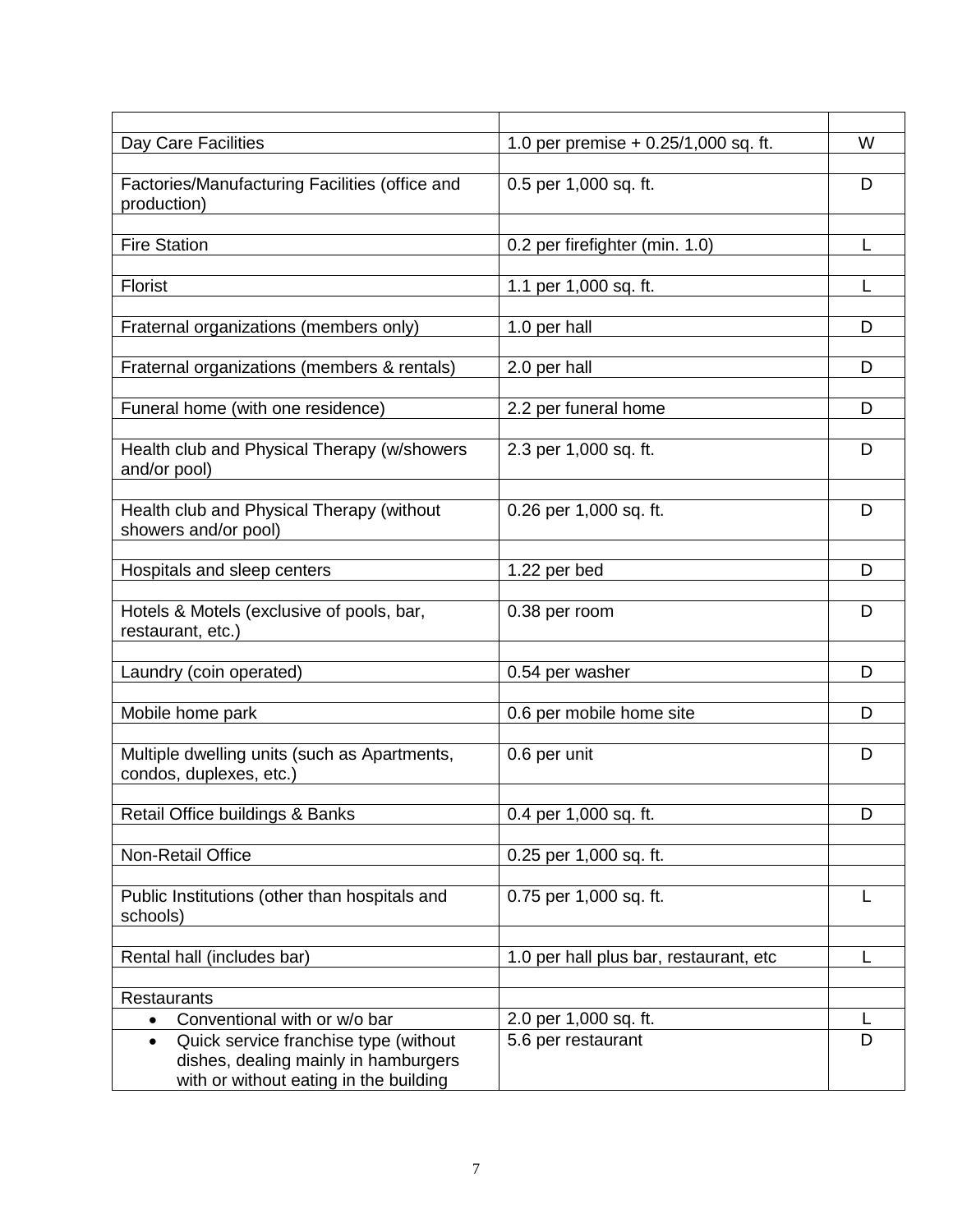| (including but not limited to: McDonalds,<br>Burger King, Taco Bell, Arby's, etc.)                                                                                                                                                               |                                                                               |         |
|--------------------------------------------------------------------------------------------------------------------------------------------------------------------------------------------------------------------------------------------------|-------------------------------------------------------------------------------|---------|
| Carry out with minimum eating in building<br>$\bullet$<br>and no dishwashing (including but not<br>limited to: drive-ins, snack bars, carry-<br>outs - such as pizza places (unless it<br>has inside seating), donut shops, ice<br>cream parlors | 1.8 per restaurant                                                            | D       |
| Schools (including daycare and child care<br>centers)                                                                                                                                                                                            |                                                                               |         |
| <b>Without showers</b><br>$\bullet$                                                                                                                                                                                                              | 1.0 per classroom                                                             | L       |
| With showers and pools<br>$\bullet$                                                                                                                                                                                                              | 1.0 per classroom plus separate pool &<br>shower calculation from engineer    |         |
| Bus maintenance facilities<br>$\bullet$                                                                                                                                                                                                          | 0.165 per 1,000 sq. ft.                                                       | D       |
| Service stations                                                                                                                                                                                                                                 | 0.24 per pump                                                                 | D       |
| Shell of a multiple tenant building*                                                                                                                                                                                                             | 0.5 per 1,000 sq. ft.                                                         | $N/A^*$ |
| Single family residence                                                                                                                                                                                                                          | 1.0 per unit                                                                  | D       |
| <b>Stadiums</b>                                                                                                                                                                                                                                  |                                                                               |         |
| Open air stadiums<br>$\bullet$                                                                                                                                                                                                                   | 0.008 per seat                                                                |         |
| Closed stadiums<br>$\bullet$                                                                                                                                                                                                                     | 0.01 per seat                                                                 |         |
| <b>Stores</b>                                                                                                                                                                                                                                    |                                                                               |         |
| Grocery/supermarket/bakery/drug stores<br>$\bullet$                                                                                                                                                                                              | 0.61 per 1,000 sq. ft.                                                        | W       |
| Mall common areas<br>$\bullet$                                                                                                                                                                                                                   | 0.5 per 1,000 sq. ft.                                                         |         |
| Other than listed<br>$\bullet$                                                                                                                                                                                                                   | 0.25 per 1,000 sq. ft.                                                        |         |
| Summer Camps (exclusive of kitchens, pools,<br>$etc.$ )                                                                                                                                                                                          | 0.14 per unit                                                                 | D       |
| Swimming pool (other than residential)                                                                                                                                                                                                           | 3.0 per 1,000 sq. ft.                                                         | D       |
|                                                                                                                                                                                                                                                  |                                                                               |         |
| <b>Tanning Salon</b>                                                                                                                                                                                                                             | 1.0 per shop (engineer shall provide<br>calculations if showers are proposed) | L       |
| <b>Theatres</b>                                                                                                                                                                                                                                  |                                                                               |         |
| Drive-in<br>$\bullet$                                                                                                                                                                                                                            | 0.012 per car space                                                           | D       |
| Conventional<br>$\bullet$                                                                                                                                                                                                                        | 0.008 per seat                                                                | D       |
| Veterinary Facility or Kennel                                                                                                                                                                                                                    | $1.0 + 0.1$ per Kennel                                                        | L/W     |
| Warehouse/storage                                                                                                                                                                                                                                | 0.1 per 1,000 sq. ft.                                                         | D       |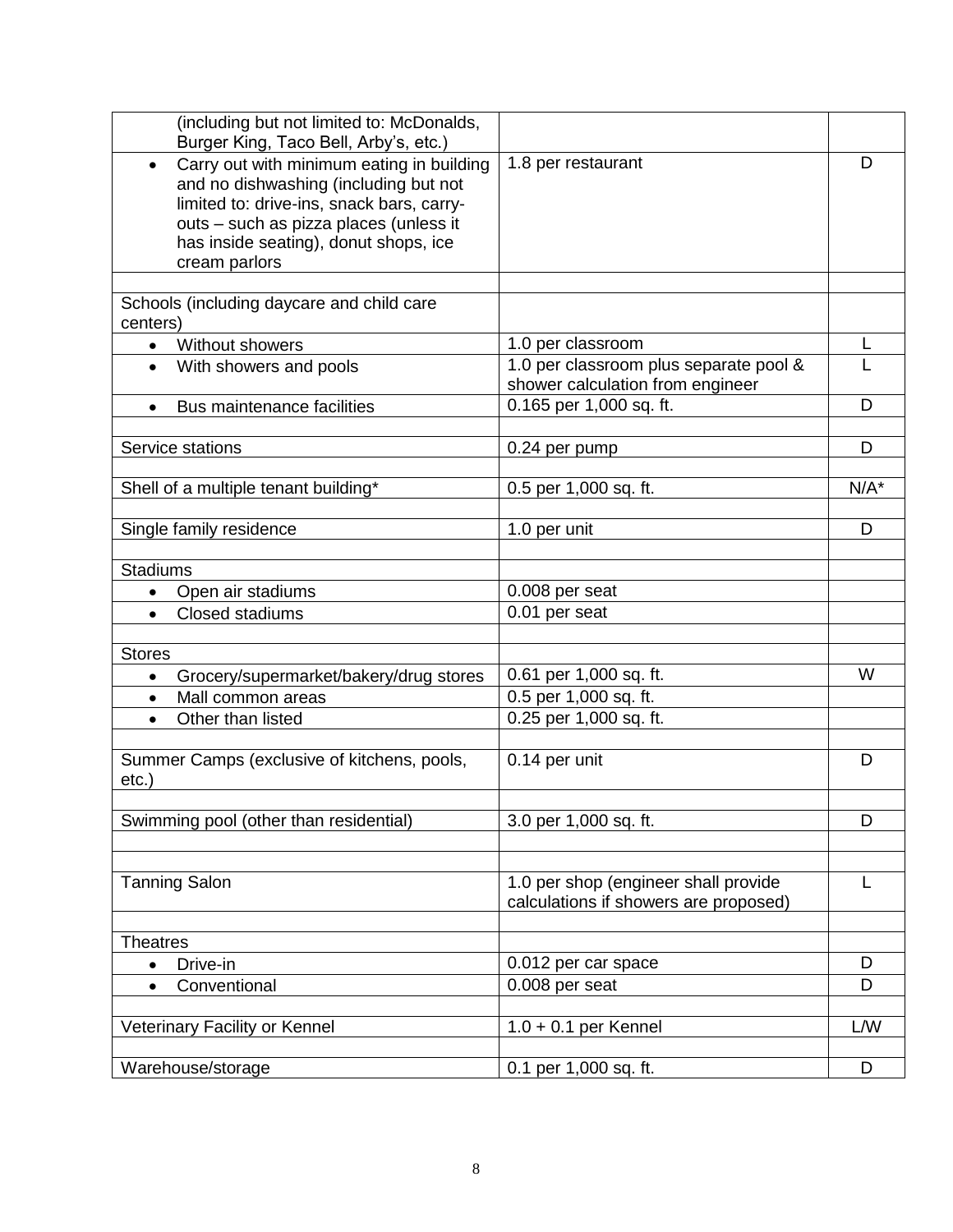\*The property owner is responsible to pay the Water System and Wastewater System Benefit Fee Charge Rates for the shell of a multiple tenant building prior to the issuance of a building permit. Prior to the issuance of the tenant build-out permit the property owner or tenant shall pay the Water System and Wastewater System Benefit Fee Charge Rates for each individual unit, based on the above table. The capacity units for the shell will be credited based on the square footage of the unit. A minimum of one capacity unit is required.

## **VI. Water Service Tap and Installation Fee Schedule**

All taps are made by the Township or under certain conditions set forth by the Superintendent, a Customer may be allowed or required to engage a construction contractor to have the water main tap completed and/or the service pipe (the service pipe is from the tap to the property line) installed. If this is done, the Customer will only be charged for the cost of construction inspection as well as any materials required for such installation.

A. The Water Service Installation Fee shall be paid for on a time and material cost, plus administration fee. The minimum fee shall be as follows:

| <b>SIZE OF SERVICE PIPE</b> | <b>MINIMUM INSTALLATION FEE</b> |
|-----------------------------|---------------------------------|
| 4"                          | \$900.00                        |
| 1 $\frac{1}{2}$ "           | \$1,440.00                      |
| າ"                          | \$1,645.00                      |
| Larger than 2"              | Based on estimate by the        |
|                             | Superintendent                  |

### **VII. Water Meter Charge Schedule**

A. Water meters shall be furnished by the Township Water and Sewer Department, and shall be paid on a time and material cost, plus administration fee. The minimum fee shall be as follows:

| <b>SIZE OF METER</b> | <b>MINIMUM INSTALLATION FEE</b> |
|----------------------|---------------------------------|
| 5/8" or 3/4"         | \$325.00                        |
| 1"                   | \$410.00                        |
| $1\frac{1}{2}$       | \$560.00                        |
| $2^{\mu}$            | \$720.00                        |
| Larger than 2"       | Based on estimate by the        |
|                      | Superintendent                  |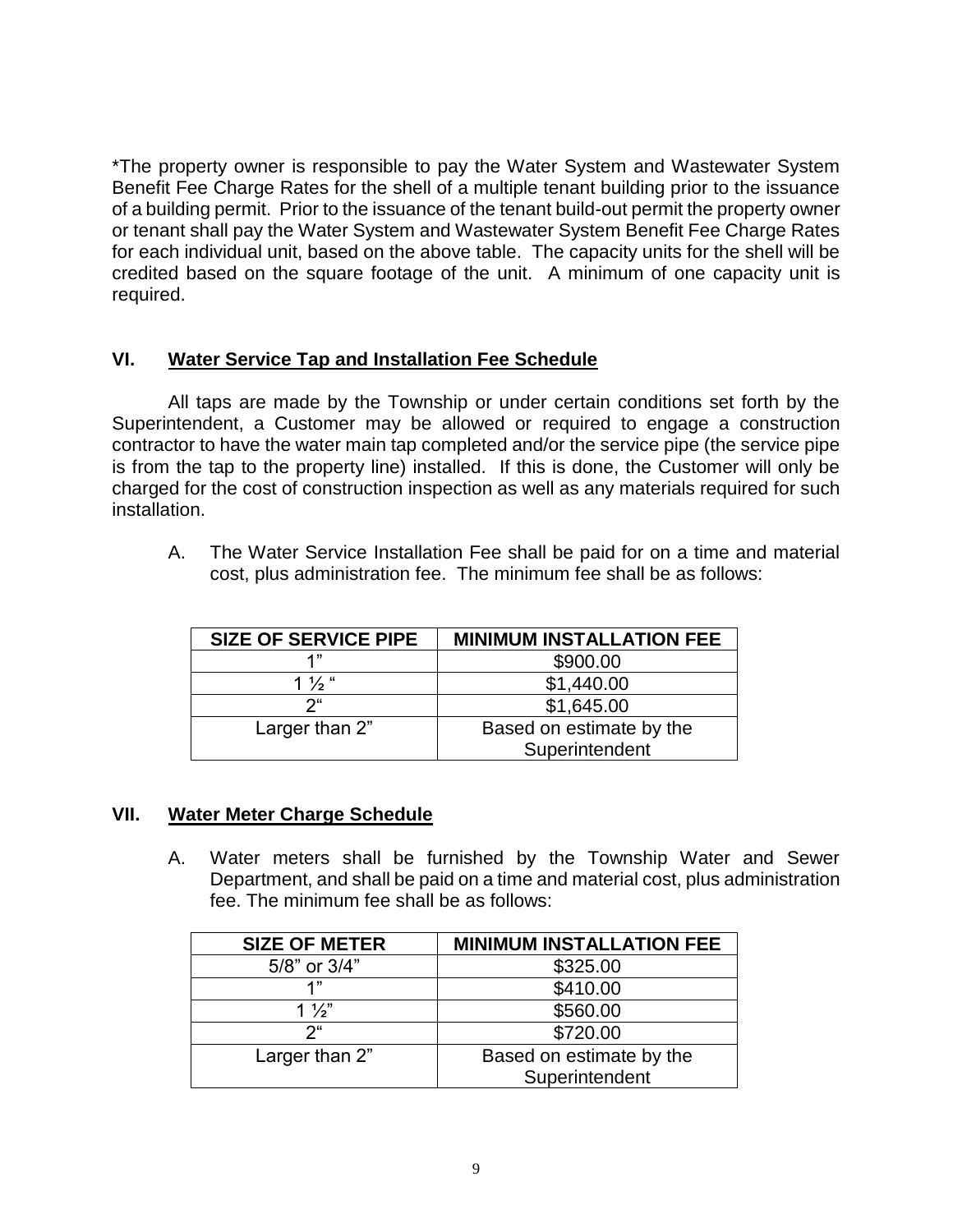- B. A second meter may be requested by the Customer to measure water volume for outside irrigation only. No wastewater disposal fee will be charged for water used for irrigation. A backflow preventer, approved by the Superintendent shall be installed with each irrigation meter. The Superintendent shall assure, through periodic inspection, that no irrigation water is diverted for domestic use. Any intentional diversion or irrigation water for domestic use to avoid payment of wastewater disposal charges may result in permanent removal of the irrigation meter, in addition to other remedies provided in this Ordinance.
- C. Charges for Meters Over 2 Inches: For service taps and meters over 2 inches, the Water and Sewer Department may require installation to be done by the customer, but the Township provides the meter. The Township charges for the cost of the meter and attachments, plus administration fee.
- D. Conversion of meter sizes will be based on time and material cost, plus administration fee.

### **VIII. Water Supply Service Fees** (§186.0102)

A. Minimum monthly water supply service charges (as described in Ordinance Section 186.4107) for customers connected to water shall be paid according to the following schedule:

| Type of service         | Minimum monthly water |
|-------------------------|-----------------------|
|                         | supply service        |
|                         | charge                |
| 1" and smaller meter    | \$ 20.00 per month    |
| 1 $\frac{1}{2}$ " meter | \$40.00 per month     |
| 2" meter                | \$ 60.00 per month    |
| 3" meter                | \$160.00 per month    |
| 4" meter                | \$300.00 per month    |
| 6" meter                | \$700.00 per month    |

- B. In addition to the above minimum monthly charge(s), there shall be consumption charges based on the following rates.
- C. For residential water supply service, the rate shall be \$37.45 per 1,000 cubic feet. For non-residential water supply service, the rate shall be \$44.95 per 1,000 cubic feet.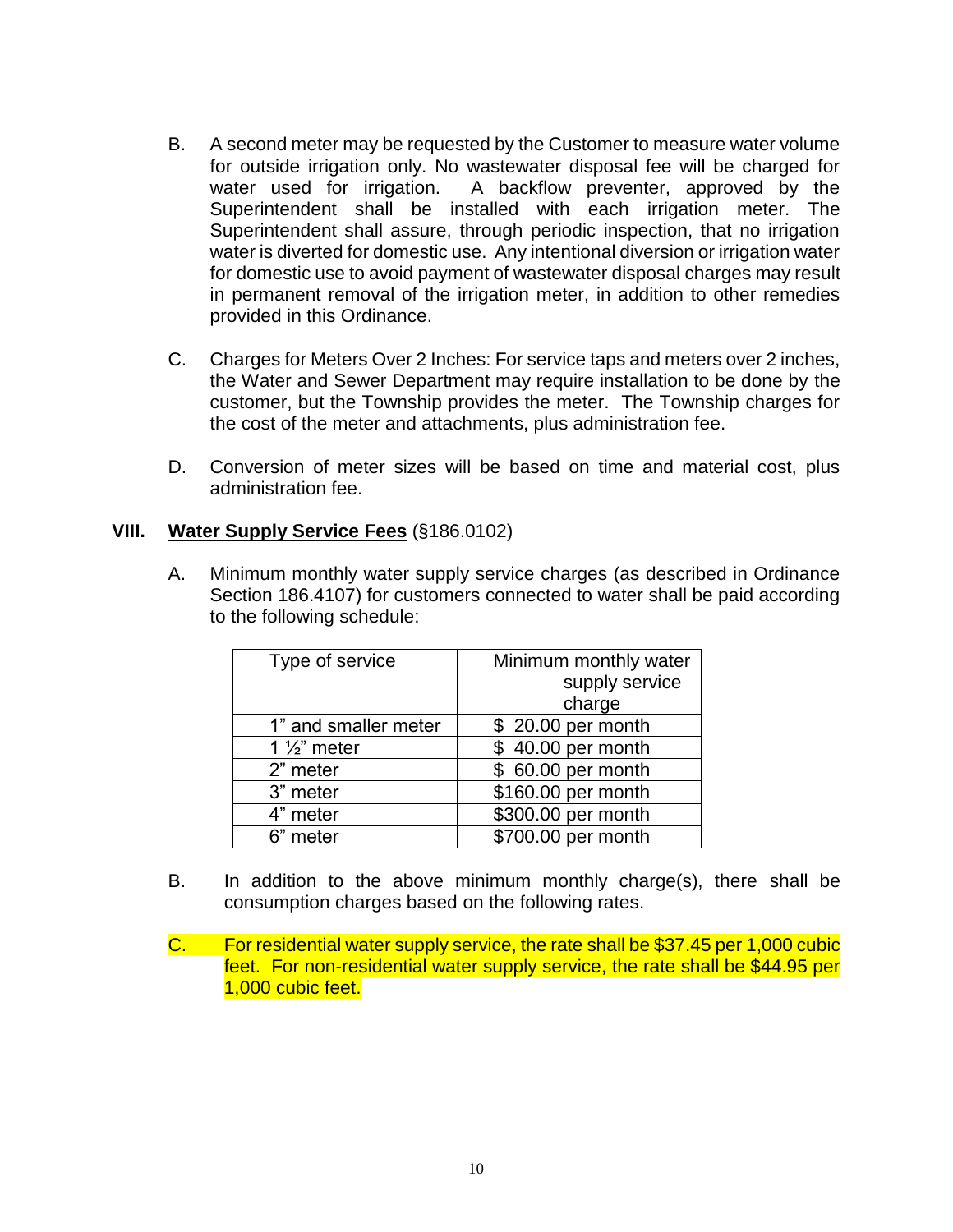# **IX. Wastewater Disposal Service Fees** (§186.0102)

- 1. As an alternative, non-residential customers with metered water usage can elect to have their wastewater treatment fees charged based on metered water usage. For the wastewater disposal service, the rate shall be \$43.58 per 1,000 cubic feet of water used.
- 2. For contiguously owned or leased separate spaces with the same business entity (possibly having multiple taps), the following shall apply: Each business entity's sewer fees shall be computed based on the total capacity units for the specified business entity, regardless of the number of contiguously owned/leased spaces occupied by such business entity or the number of sewer taps. Each specific business entity with two or more contiguously owned/leased spaces or with multiple taps is subject to one initial capacity unit fee and the remaining total capacity units of that business entity will be subject to the predefined sewer fee determinations noted herein. If any or all of the owned/leased spaces are sold or unleased by that business entity, those spaces will revert to being individually charged for all applicable sewer charges.

# **X. Annual Hydrant Maintenance; Municipal Water Usage**

- A. All fire hydrants in the Township shall be annually maintained by the Township and the cost of such annual maintenance shall be charged to the Township Fire Department at the rate of \$25.00 per hydrant maintained. Annual maintenance shall consist of (1) pumping and tagging all hydrants before winter, (2) rechecking all hydrants in the spring for operation and removing all tags, and (3) inspecting all hydrants for operation after use by the Fire Department.
- B. The Township shall pay the same water and sewer rates for service to it as would be payable to a private customer for the same service, except that for water furnished through fire hydrants and for the availability of such water, the Fire Department will pay the total sum of one (1%) percent of usage per year, which charge is hereby determined to be the reasonable cost and value of such service. All such charges for service shall be payable quarterly from the current funds of the Fire Department.

## **XI. Other System Charges**

LOCATING OF STOP BOX \$60.00 each

ABANDONMENT OF SERVICE (WATER AND SEWER) \$1500.00 Deposit, actual costs and an administration fee will be deducted from the deposit, any remaining monies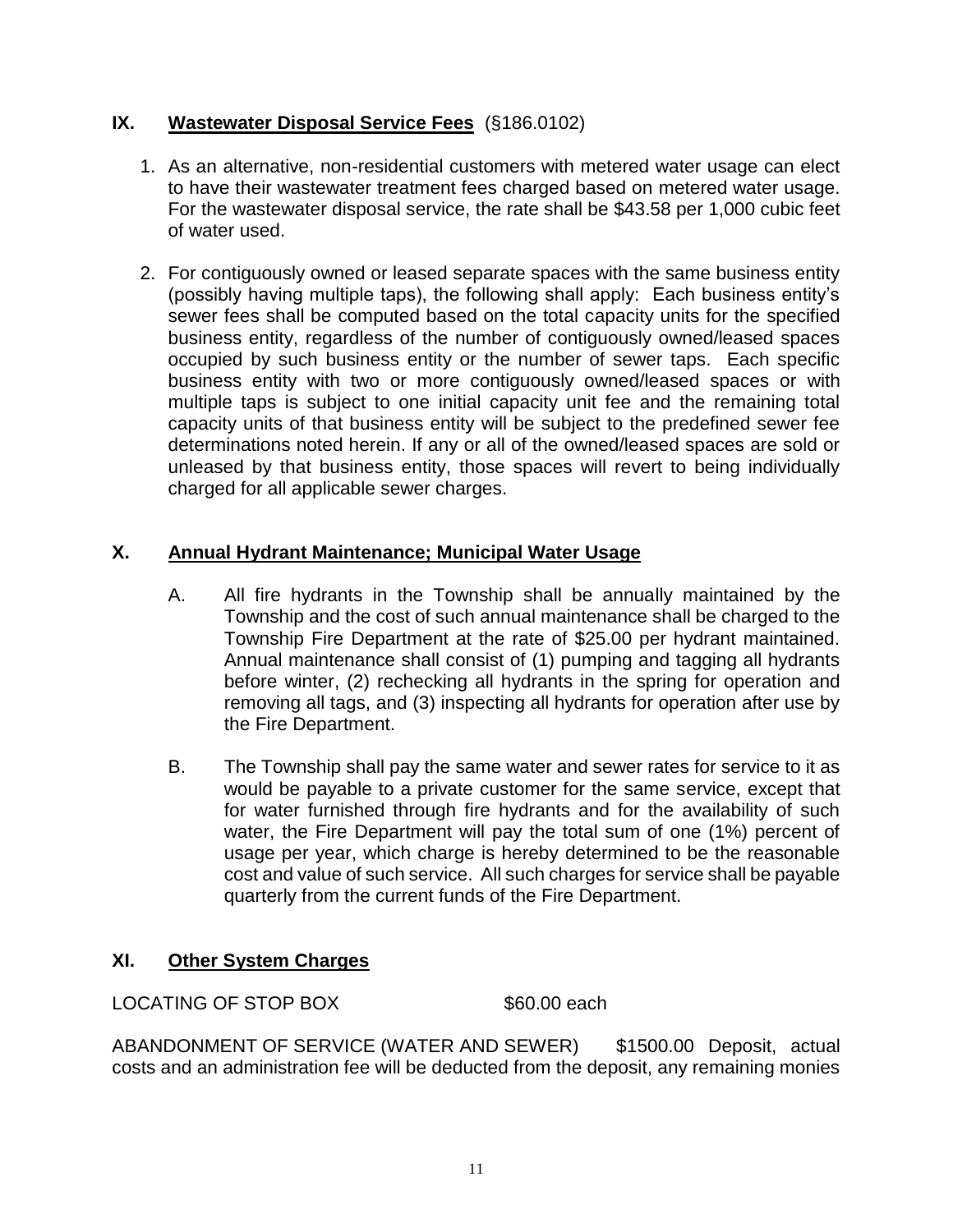will be returned to the applicant. If the costs are in excess of the initial deposit, the applicant will be responsible to deposit the additional fees.

WATER METER TEST \$100.00 Deposit, actual costs plus 20% administration fee will be deducted from the deposit, any remaining monies will be returned to the applicant. If the costs are in excess of the initial deposit, the applicant will be responsible to deposit the additional fees.

| WATER SHUT-OFF/TURN-ON CHARGE                                   | \$60.00 each |
|-----------------------------------------------------------------|--------------|
| <b>REMOVAL OF METERS</b><br>(fee includes water shut-off)       | \$60.00 each |
| <b>RE-INSTALLATION OF METER</b><br>(fee includes water turn-on) | \$60.00 each |

UNCUSTOMARY SERVICES – Including, but not limited to, standby time for turn-on's and turn-off's, repair of stop boxes, emergency meter installations and other special services. The rates below include labor, benefits, administration, transportation, equipment, overhead costs and other miscellaneous services. Costs for materials plus an administration fee will also be charged to the property owner/responsible party. A minimum of one hour will be charged per service.

STRAIGHT TIME \$60.00 per hour OVERTIME \$90.00 per hour

### **XII. Construction Inspection Charges**

- A. For any construction of water service pipe or service sewers that are to be connected to the Township Systems, the customer shall pay the cost of construction inspection for same.
- B. All developments that have sanitary sewers, the Developer shall deposit \$5,000.00 with the Township's at the time of submittal of their construction permit application, from which the final cost of such sewer cleaning and an administration fee will be deducted. The sewers shall be cleaned within three years of final acceptance of the sanitary sewer.
- C. For the following items, the cost of construction inspection shall be considered a fixed charge in the amount specified: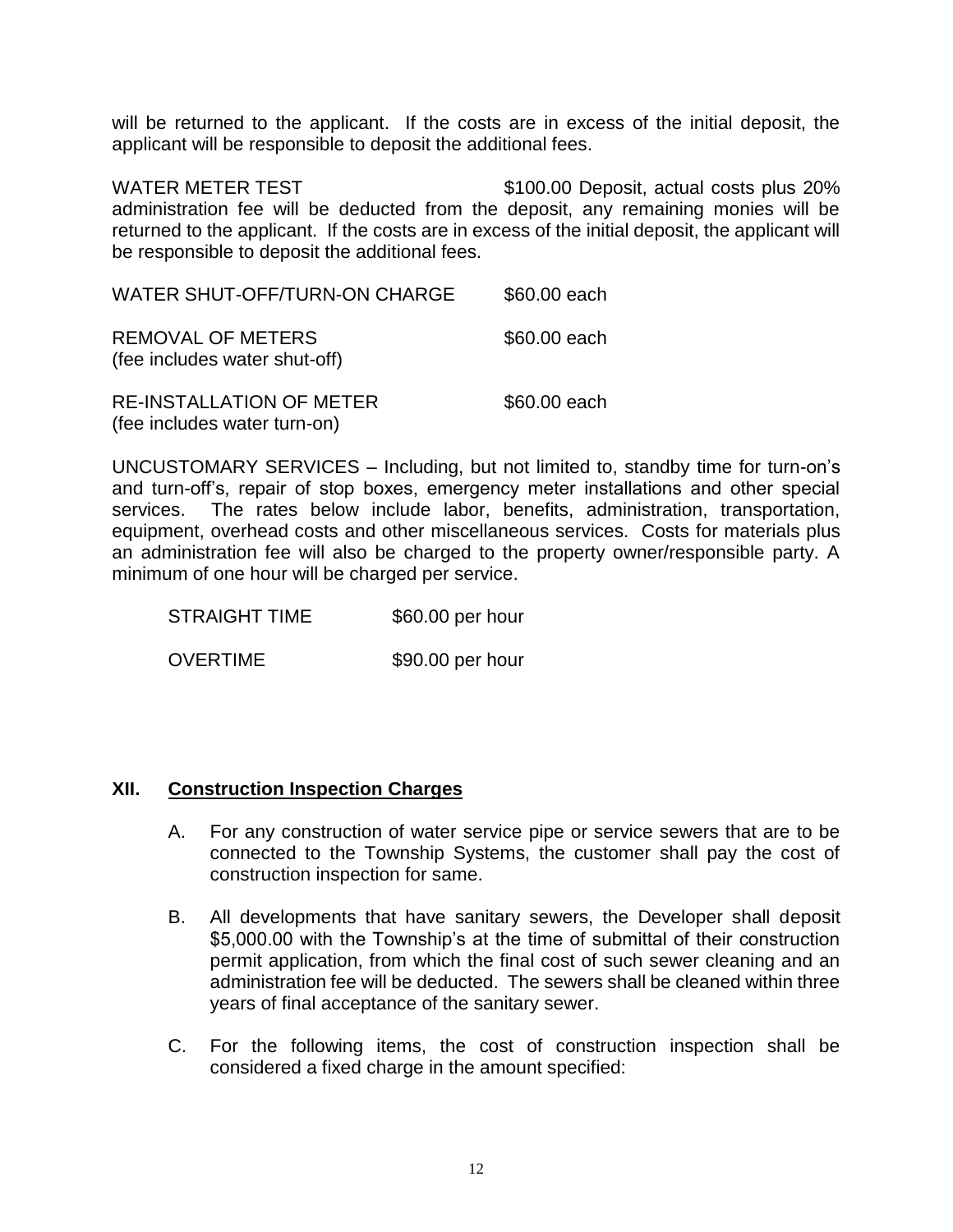- 1. Water service, sanitary sewer tap, and storm sewer sump line inspections for a single family capacity unit, not including a mobile home - \$120.00 per capacity unit. Re-inspection fees are \$50.00
- 2. Sidewalk/pathway inspection \$120.00 for the first 100' of sidewalk, plus \$0.50 per foot over 100' (50% of which will be deposited into the Sidewalk Repair Fund). Re-inspection fees are \$50.00.
- 3. Driveway approach inspections off of a private road \$60.00. Reinspection fees are \$50.00.
- 4. Structure inspection \$60.00. Re-inspection fees are \$50.00.
- D. For all project site improvements, including land balancing, the cost of construction is approved by the Township Engineer. The minimum deposit will be 7.5% of the approved estimated cost of construction. The Township's administration fee of 1.5% will be taken out of the above mentioned 7.5%. The remaining funds will be used for inspection and other fees. If additional fees are necessary, the applicant is responsible to deposit the additional funds. If there are unused fees at the end of the project, they will be returned to the original applicant.
- E. For all other construction, the cost of such inspection shall be the actual cost to the Township plus an administration/overhead allowance of such cost. For such construction, the customer shall make a cash deposit with the Township, with a minimum of \$250.00.

## **XIII. Township/Engineer Plan Review/Plot Plan Review Fees**

- A. For construction plan reviews for private developments, the fees are 1.5% of the construction estimate, with a minimum deposit of \$1,000.00. If additional funds are necessary, the developer will be required to deposit additional funds.
- B. Easement review fees will be a minimum deposit \$500.00. Administration fees will be billed on actual time and material costs. If additional funds are necessary, the developer will be required to deposit additional funds
- C. As-built review fees are time and materials at the Township Engineer's current fee schedule. Administration fees will be billed on actual time and material costs. If additional funds are necessary, the developer will be required to deposit additional funds
- D. Flood Plain Revisions: Letter of Map Revision (LOMR) or conditional LOMR fees are \$2,100.00. Letter of Map Amendment (LOMA) fees are \$400.00 for a single lot or \$900.00 for multiple lots or an acreage parcel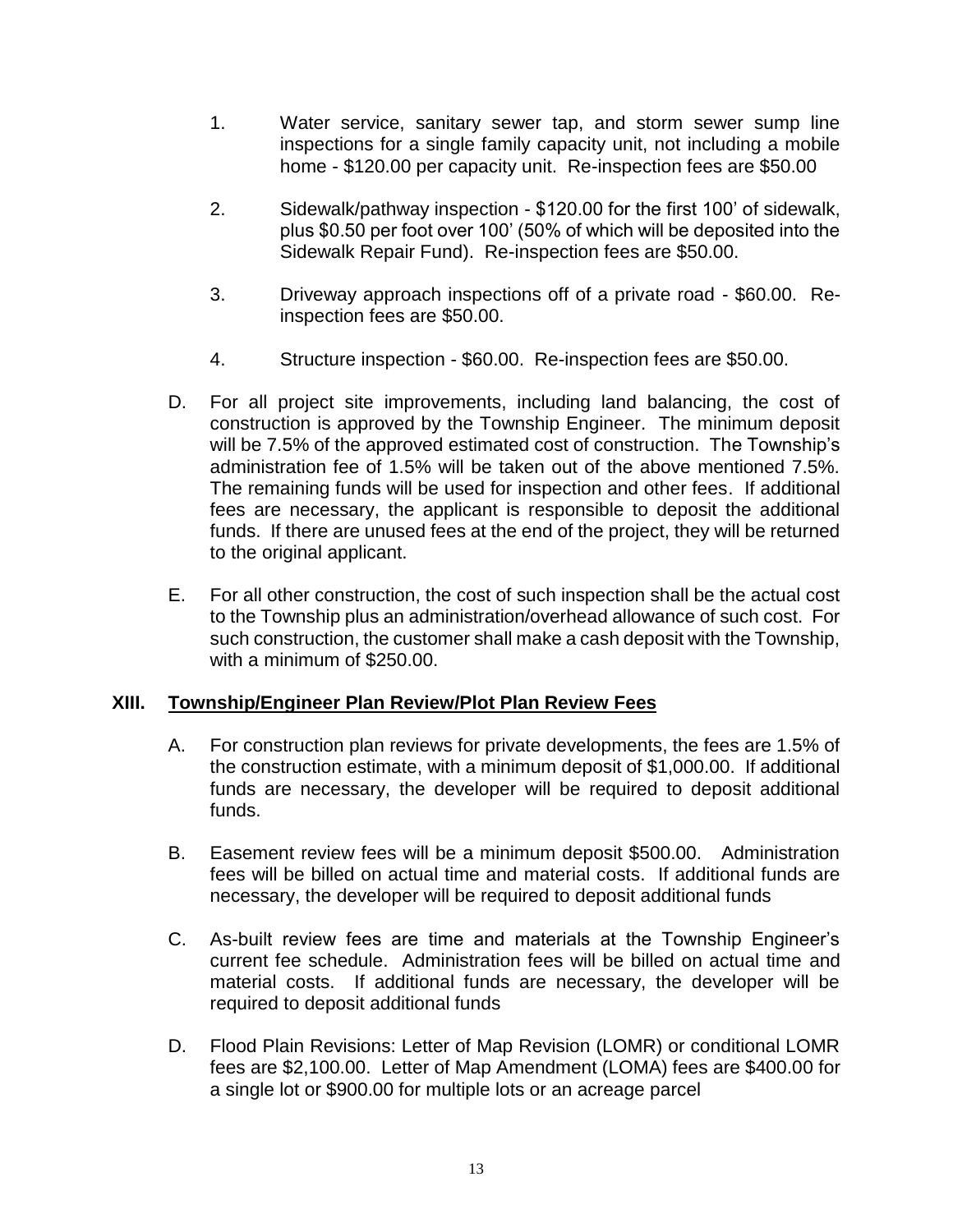- E. Private utility plan review fees are \$100.00 per review plus \$0.05 per foot. These reviews are for AT&T, SEMCO, DTE, Cable, etc.
- F. Plot plan reviews
	- a. Plot plan review Standard Parcel: review fees are \$250.00 for the first and second reviews and \$125.00 for any additional reviews.
	- b. Plot plan review Acreage Parcel: review fees are \$450.00 for the first and second reviews, \$275.00 for each additional review, and \$150.00 for each meeting.
	- c. Retaining Wall Review for Plot Plans: review fees are \$450.00 for the first and second reviews, \$275.00 for each additional review, and \$150.00 for each meeting.

### **XIV. Additional Fees**

- A. GIS Scanning Fees are \$50.00/development.
- B. Hydrant Permit \$5000.00 deposit. \$240.00 calibration fee plus actual water usage will be deducted.
- C. Construction Water: water used for Building Structures \$150.00 lump sum for up to 90 days. If construction exceeds 90 days a new permit will be required.
- D. Administration fee shall be 20% unless otherwise specified, and this fee is non-refundable.

## **XV. Late Charges**

The Township shall impose a late payment fee equal to 10% of the billing for the amounts not paid within thirty (30) days of the current billing date. Amounts not paid within six months will incur an administration fee of \$5 per month.

2. The rates and charges established by this Resolution shall be effective June

17, 2017.

3. All provisions set forth in the Bruce Township Land Development and Utility

Ordinance that are not modified by this Resolution shall remain in full force and effect.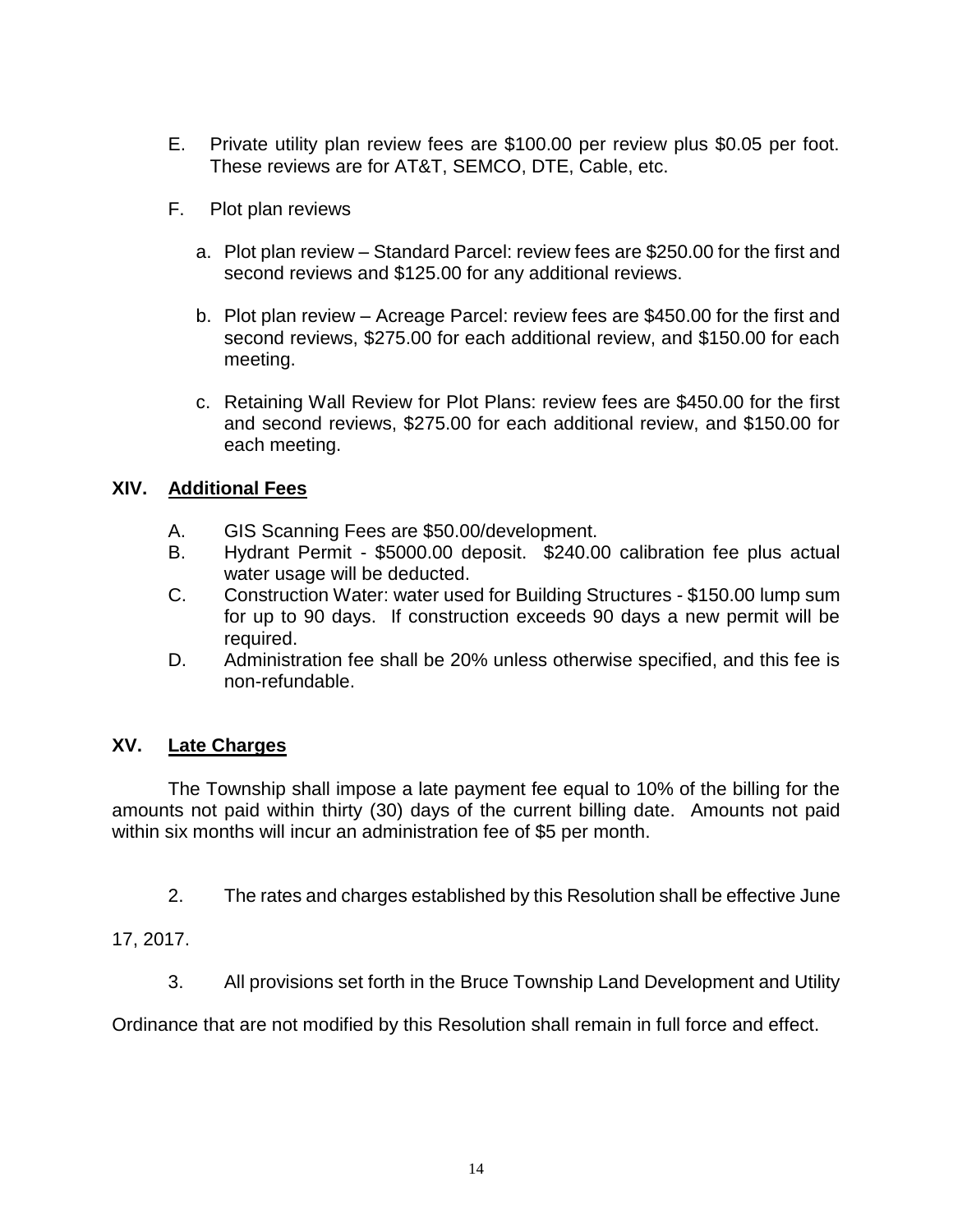**AYES:** Members\_\_\_\_\_\_\_\_\_\_\_\_\_\_\_\_\_\_\_\_\_\_\_\_\_\_\_\_\_\_\_\_\_\_\_\_\_\_\_\_\_\_\_\_\_\_\_\_\_\_

**NAYS:** Members\_\_\_\_\_\_\_\_\_\_\_\_\_\_\_\_\_\_\_\_\_\_\_\_\_\_\_\_\_\_\_\_\_\_\_\_\_\_\_\_\_\_\_\_\_\_\_\_\_\_

**RESOLUTION DECLARED ADOPTED.**

 $\overline{\phantom{a}}$  , which is a set of the set of the set of the set of the set of the set of the set of the set of the set of the set of the set of the set of the set of the set of the set of the set of the set of the set of th Susan Kraft, Bruce Township Clerk